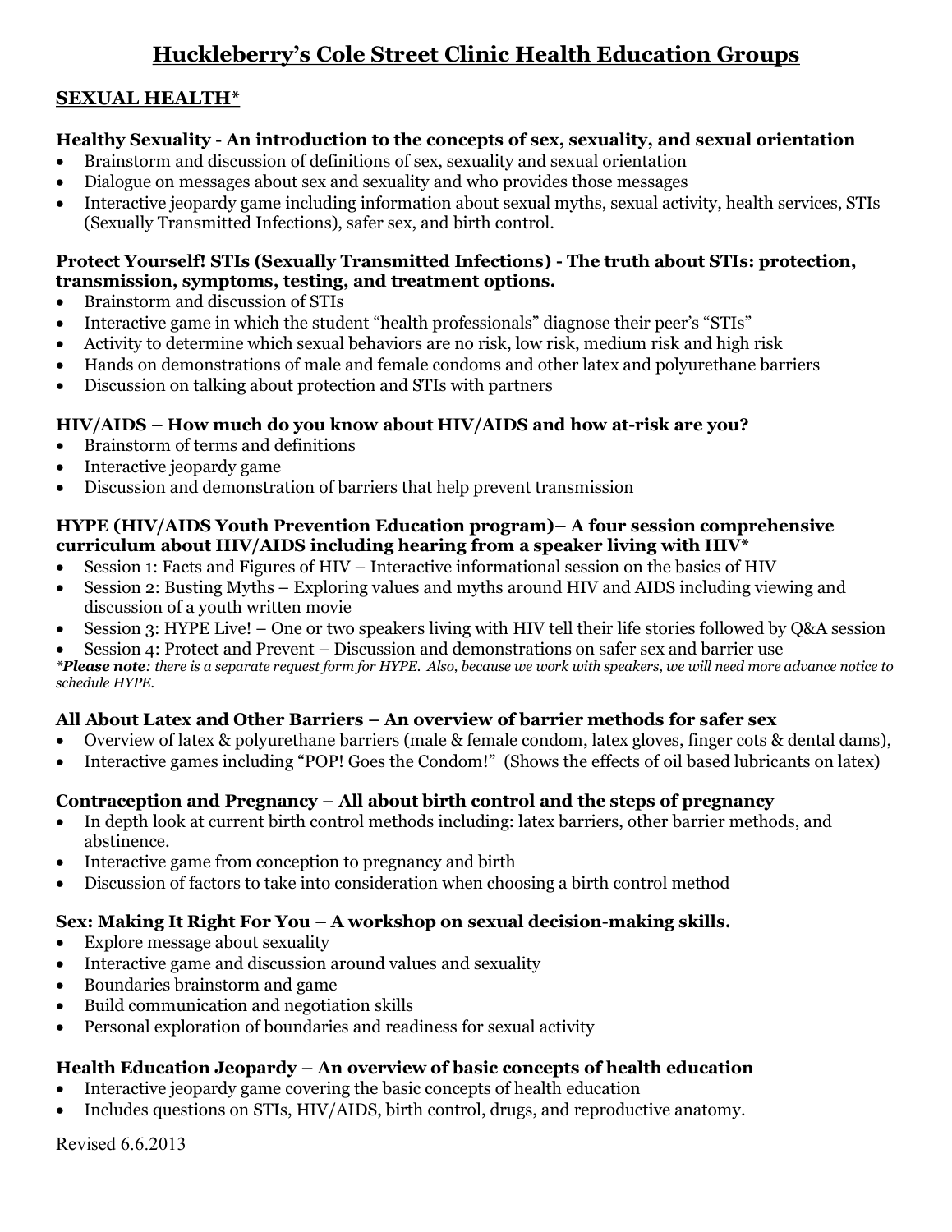\*Sexuality education through Cole Street Clinic emphasizes knowledge and skills for making healthy decisions. Topics dealing with sexuality include discussion of abstinence as well as the choice to engage in sexual activities.

# Huckleberry's Cole Street Clinic Health Education Groups

# Substance Use – Alcohol, Tobacco, and Other Drugs

#### Substance Use 101 An introduction to substance use education suitable for middle school  $\gamma$  vouth (ages 10-13)

- Exploring effects of alcohol, tobacco and other drugs
- Understand basic concepts of harm reduction
- Learn about making healthy choices

#### Substance Use 201 An in depth look at substances and substance use suitable for high school youth  $(ages 14-21)$

- Exploration of different substances and issues related to substance use
- Understand basic concepts of harm reduction
- Interactive Drug Jeopardy game
- Exploration of a variety of issues related to substance use, including factual information about drugs and their effects, reasons people use and choose not to use, and addiction

# HEALTHY LIVING

#### The Mirror Image: Body Image and Eating Disorders  $-A$  two-session workshop on the basics of body image and eating disorders

- Brainstorm what is body image and who creates the messages about what body should look like
- Increase awareness of media's influence on body image
- Explore different eating disorders and their causes
- Learn how to talk to peers about eating disorders

## What's Going On? Puberty 101 – Taking the mystery out of puberty for middle school age students

- Brainstorm time line of development during puberty and hygiene
- Journal writing on mental and physical changes
- $\bullet$  Interactive Tic-Tac-Know game

#### We Know What's Going On, Tell Us More: Puberty 201 – Anatomy and a look at societal influence on understanding the body for high school age students

- Interactive games to learn the terms, locations, and function of organs in female and male anatomy. (This includes talking about Intersex as well.)
- Discussion of and critical thought about terms (slang and technical) given to male and female anatomy

## Alphabet Soup: Anti-Homophobia and Issues Affecting LGBTQIQ (Lesbian Gay Bisexual Transgender Queer Intersex and Questioning) Youth

- Understand the process of and feelings behind coming out
- $\bullet$  Match-up game to learn terms and definitions
- Learn how to be an ally for LGBTOIO youth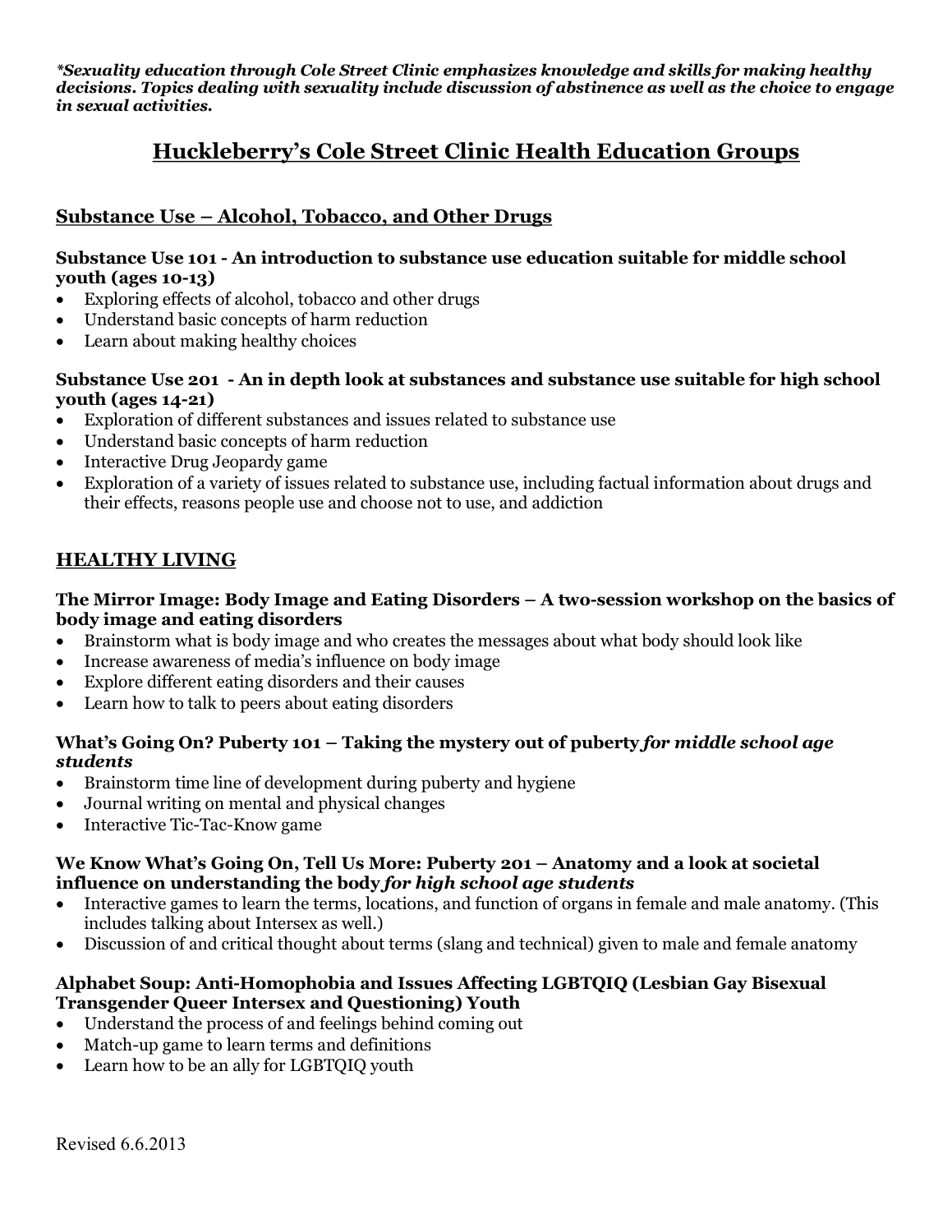# PROVIDER and PARENT TRAININGS

### Working with Youth – Learn about youth from youth

- Increase your comfort level in working with youth
- Learn about the unique issues youth face
- Role plays and Q&A with youth who will present the topic

## Let's Talk About Sex - At a loss for how to talk to youth about sex?

- Confront the fears adults have in talking to youth about sex
- Role play with Cole Street Clinic's Peer Health Educators
- Education on safer sex
- How-to skills to talk openly, honestly, and comfortably with youth about sex

## Sex, Drugs & Rock n' Roll – Talking with your Teen about Substance Use

- Confront the fears you have in talking to your child(ren) about sex
- Role play with Cole Street Clinic's Peer Health Educators
- Learn more about substance use among youth
- Analyze personal relationship with substances
- Learn and practice the "how to's" of talking to youth about substance use

## Sex, Drugs & Rock n' Roll – Talking with your Teen about Sex and Dating

- Understand your family's communication style around sex and dating
- Learn that sexual development occurs on a continuum
- Learn how to listen actively
- Learn and practice basics of counseling/communication

## What Did You Ask? – How to Work with Youth as a Provider

- Learn appropriate boundaries when talking with youth about intimate topics
- Understand how to answer questions about sexuality, sexual orientation, substance use and mental health
- Learn what information is ok to share and when to refer youth to other services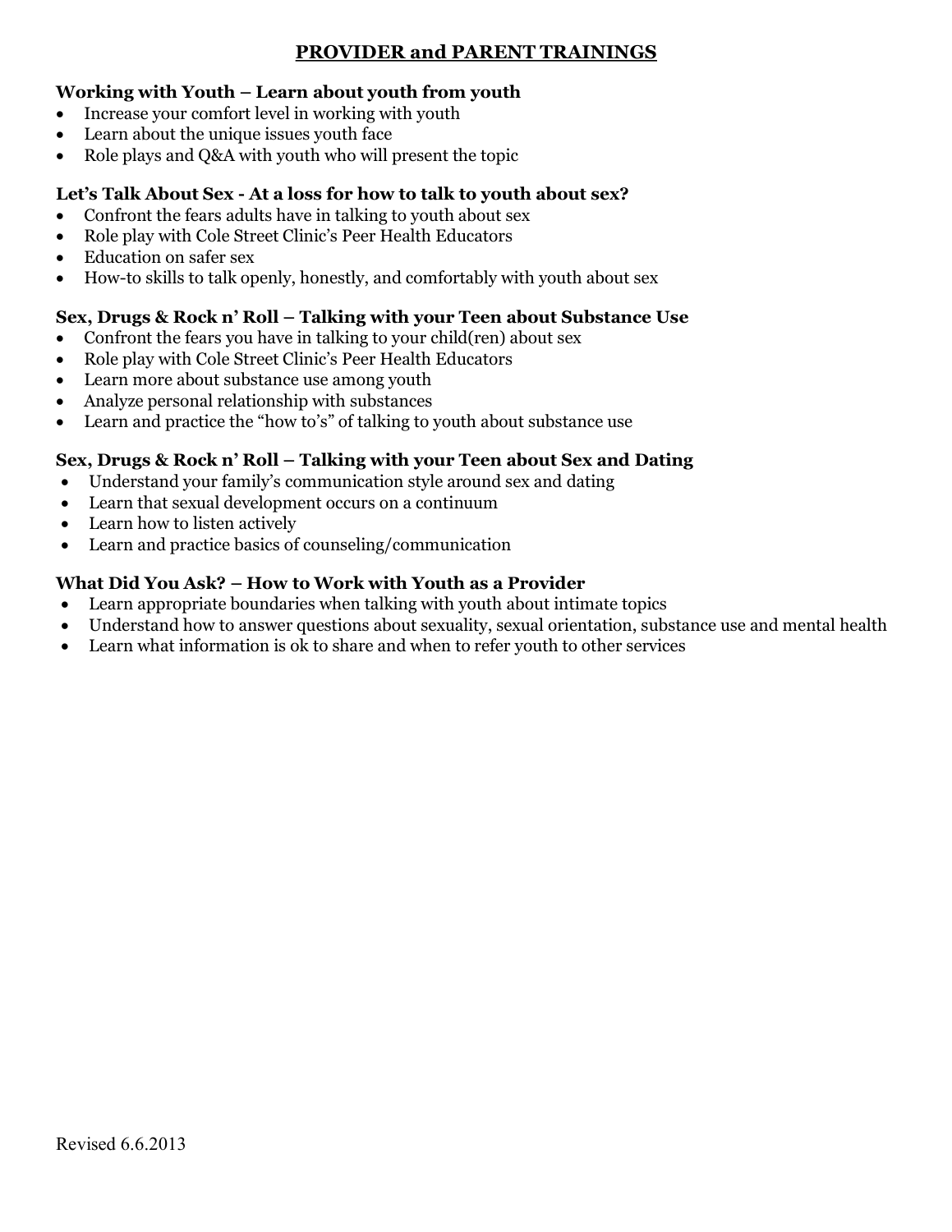# Dear Educator,

Thank you for requesting a group from Huckleberry's Cole Street Clinic. We look forward to providing an educational, fun, and stimulating presentation. In order to assure a positive learning environment, it is important that you understand what we need from you when we come to your site.

Please take a few moments to look over the following list of responsibilities that we ask of you to ensure that your group runs smoothly:

- Please, when requesting a group, *share your insight into what you feel your students need.* For example: if something is critical for an exam your students may be taking, please let us know so we can answer questions and tailor our presentation to better fit your groups' needs.
- It is important and necessary that *you participate* in the groups in order for them to run smoothly. Participation means you, or a colleague, are in the room at all times; you help enforce school/site policy; you help maintain the focus and concentration of the group.
- You are our authority on school/site policy. Because you know policy best, you need to help implement it. This means that if a policy is no gum chewing, we will need you to be on the lookout for gum chewers, etc.
- There are times when we will split your group into smaller groups to facilitate learning. We may need your help to oversee the working groups. Please be available to help us!
- If youth become disrespectful to us or to each other, and we cannot help to refocus their attention in more positive ways, and you cannot help them, we may stop the group. If this happens, we will work with you to reschedule the group at a time that is convenient for both you and Cole Street.
- If this presentation is for an after-school program, please ensure that you have signed permission slips (for parent/guardian OK of their student to be involved with the subject matter) for all participants.

Thank you for your request and we look forward to working with you!

Sincerely, Huckleberry's Cole Street Clinic Health Education Team

Revised 6.6.2013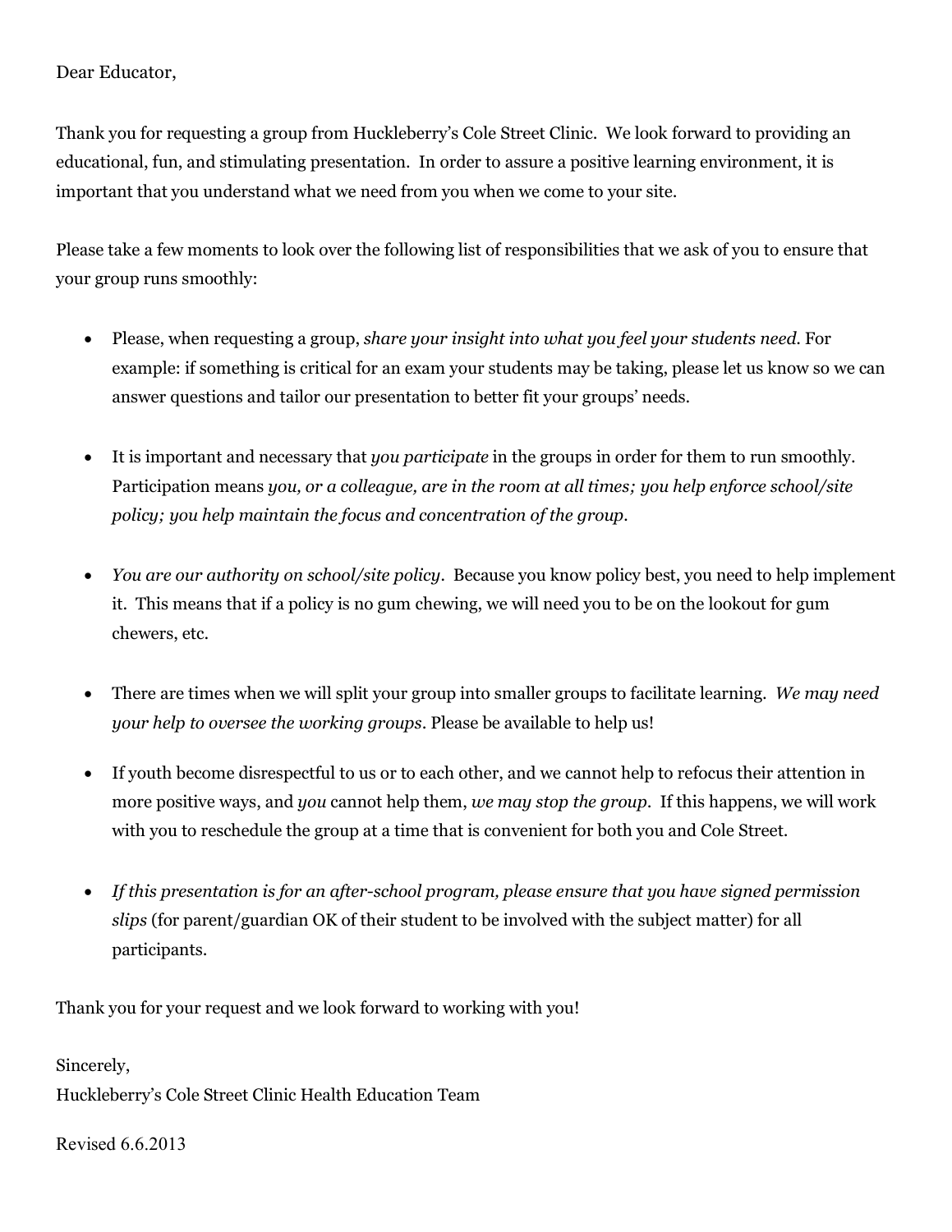# Presentation/Group Request Form

| Do you have access to a projector for Power Point presentations? Yes                                                                | N <sub>0</sub>                                                             |
|-------------------------------------------------------------------------------------------------------------------------------------|----------------------------------------------------------------------------|
| <b>Topic(s) Requested:</b> (If you check more than one topic, please $\frac{rank}{k}$ topics in order of preference on the line)    |                                                                            |
| - Healthy Sexuality<br>$\Box$                                                                                                       | What's Going On? Puberty<br>$\Box$ Puberty 101 (middle school)             |
| ___ Protect Yourself! (STIs)<br>$\Box$                                                                                              | $\Box$ Puberty 201 (high school)                                           |
| $\frac{1}{2}$ HYPE (HIV/AIDS)*<br>$\Box$<br>* Please use the HYPE Request Form                                                      | □ ___ Alphabet Soup: Anti-Homophobia<br>and Issues Affecting LGBTQIQ Youth |
| _____ All About Latex<br>$\Box$                                                                                                     | <b>Provider and Parent Trainings</b>                                       |
| Contraception and Pregnancy<br>$\Box$                                                                                               | $\Box$ Working with Urban Youth<br>$\Box$ What Did You Ask?                |
| ____ SEX: Make It Right For You<br>$\Box$                                                                                           | □ Let's Talk About Sex<br>□ ____ Talking with Your Teen About              |
| ___ Health Education Jeopardy<br>$\Box$                                                                                             | Substance Use                                                              |
| __ The Mirror Image: Body Image and<br>$\Box$<br><b>Eating Disorders</b>                                                            | □ ___ Talking with Your Teen About Sex and<br>Dating                       |
| Substance Use 101<br>$\Box$                                                                                                         | <b>Tabling</b>                                                             |
| Substance Use 201<br>$\Box$                                                                                                         | □ Health Fair<br><b>Resource Fair</b><br>$\Box$<br>Job Fair<br>$\Box$      |
| <b>Dates requested:</b> (Please note that currently we are not scheduling presentations for <i>Mondays</i> ):                       |                                                                            |
| $1st$ choice date: $2nd$ choice date: $3rd$ choice date: $3rd$ choice date:                                                         |                                                                            |
| <b>Times requested:</b> (Please list class period times for which you are requesting group):                                        |                                                                            |
| $1st$ choice time: $2nd$ choice time: $3rd$ choice time: $3rd$ choice time:                                                         |                                                                            |
|                                                                                                                                     |                                                                            |
| Notes/Comments that would be helpful for us to know when preparing for your workshop: (i.e.<br>class is majority English learners.) |                                                                            |

If you have any questions, please call our Community Health Coordinator at 415.386.9398. Please fax completed request forms to 415.386.8212, Attn: Community Health Coordinator.

\_\_\_\_\_\_\_\_\_\_\_\_\_\_\_\_\_\_\_\_\_\_\_\_\_\_\_\_\_\_\_\_\_\_\_\_\_\_\_\_\_\_\_\_\_\_\_\_\_\_\_\_\_\_\_\_\_\_\_\_\_\_\_\_\_\_\_\_\_\_\_\_\_\_\_\_ \_\_\_\_\_\_\_\_\_\_\_\_\_\_\_\_\_\_\_\_\_\_\_\_\_\_\_\_\_\_\_\_\_\_\_\_\_\_\_\_\_\_\_\_\_\_\_\_\_\_\_\_\_\_\_\_\_\_\_\_\_\_\_\_\_\_\_\_\_\_\_\_\_\_\_\_ \_\_\_\_\_\_\_\_\_\_\_\_\_\_\_\_\_\_\_\_\_\_\_\_\_\_\_\_\_\_\_\_\_\_\_\_\_\_\_\_\_\_\_\_\_\_\_\_\_\_\_\_\_\_\_\_\_\_\_\_\_\_\_\_\_\_\_\_\_\_\_\_\_\_\_\_